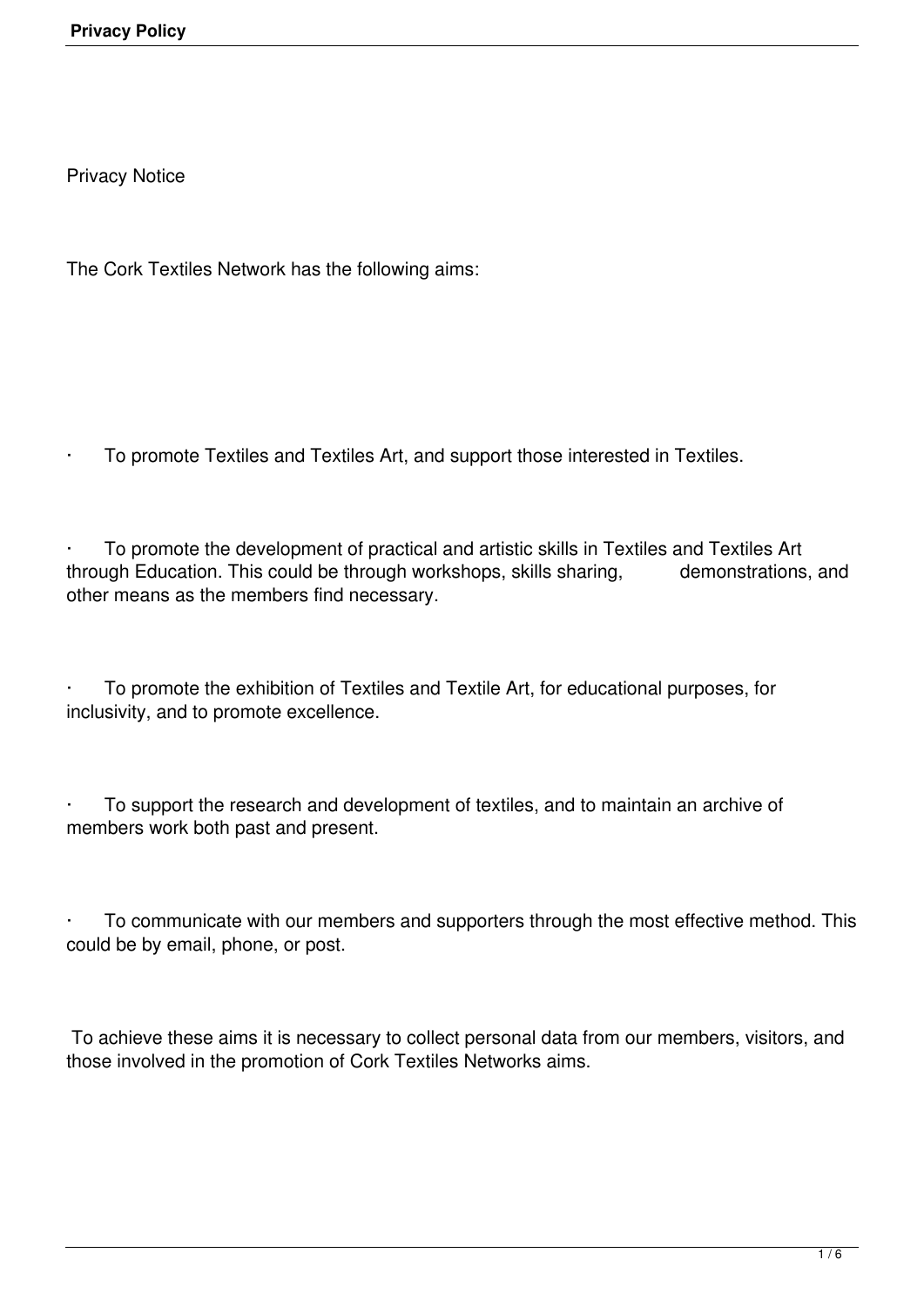### **What information do we collect about you?**

We collect personal information from you when you register as a member or associate member, attend a workshop, participate in a Cork Textiles Network event, or register to receive information or payment from us.

Website usage information may be collected using Cookies.

## **How will we use the information about you?**

We collect information about you to process your membership application, communicate with you and manage your membership account.

Information provided on exhibition entry forms is used to create signage and exhibition catalogues.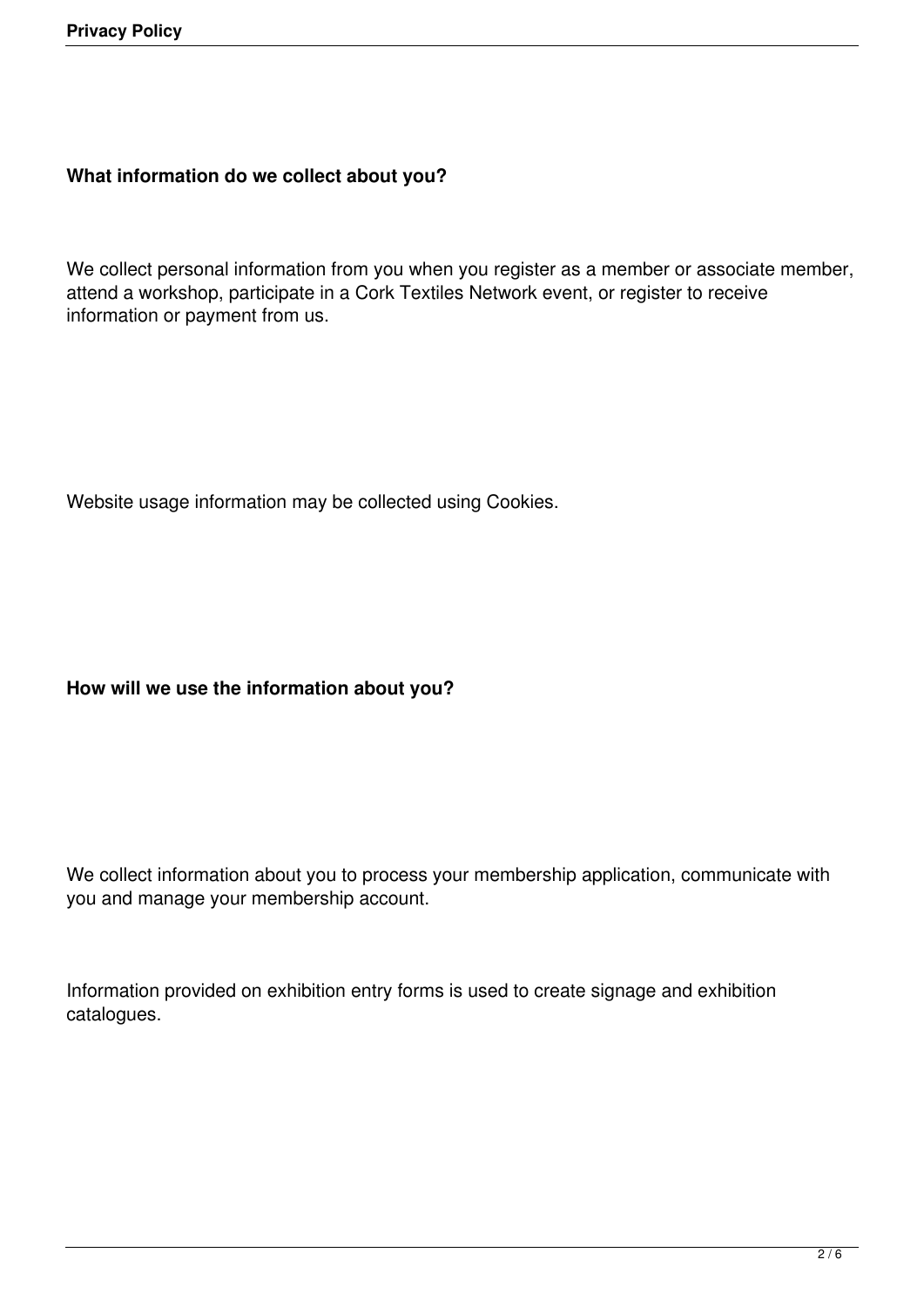# **Marketing**

Your work and name may be shared in photos through Social Media, Network promotion, and in our newsletter.

If you have opted to have a gallery page on our website, the information which you have given us will be displayed on this page. This may include a personal statement, an artistic statement, photos, and contact details.

# **Access to your own information and correction**

You have the right to request a copy of the information that we hold about you. If you would like copy of your personal information, please email or write to us at the address below.

corktextiles@gmail.com

We want to make sure that your personal information is accurate and up to date. You may ask us to correct or remove information you think is inaccurate.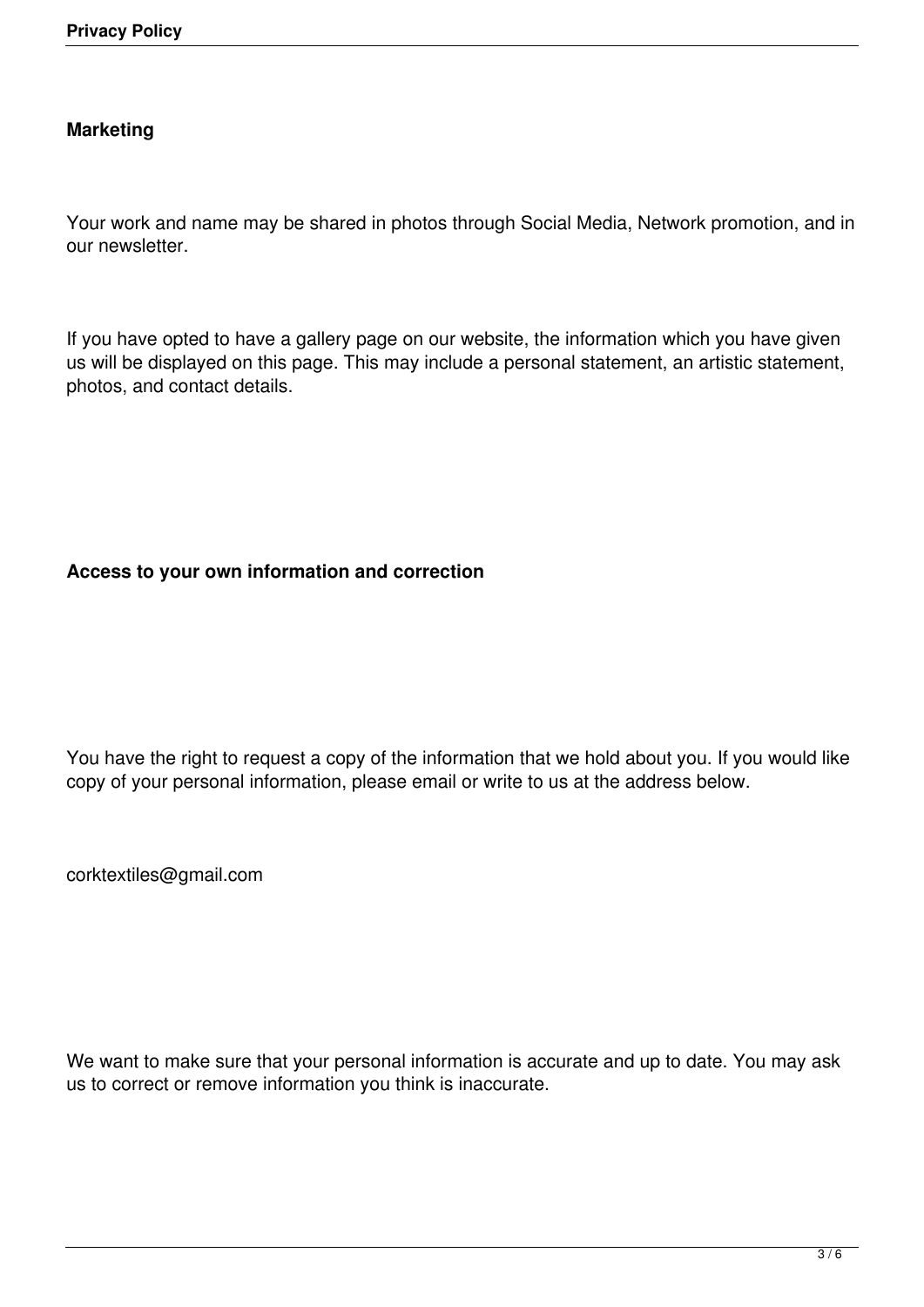#### **Who has access to your information?**

The committee of CTN will have access to your information. Your information will never be shared with third parties or the wider membership of CTN. Your information is also stored in Mailchimp the software service we use to deliver the Newsletter. CTN may choose to use additional software providers to deliver a service. The Mailchimp Privacy Policy may be viewed **HERE** 

. You have the right to request a copy of the information that we hold about you in Mailchimp we endeavour to ensure that it is identical to the information provided by you in the CTN [applica](https://mailchimp.com/legal/privacy/?_ga=2.148859647.994815325.1526394036-1399937524.1459498923)tion form.

## **Retention Policy**

Forms submitted on paper will be shredded after processing. Electronic Information will be held to provide the services above and in line with policies for our financial obligations i.e. 7 years. If you wish to be forgotten from our records, please contact us at the email address below.

## **About Cookies**

Cookies are text files placed on your computer to collect standard internet log information and visitor behaviour information. This information is used to track visitor use of the websites you visit and to compile statistical reports on website activity. For further information visit www.abo utcookies.org

or

www.allaboutcookies.org

[. You can set y](http://www.aboutcookies.org/)our browser not to accept cookies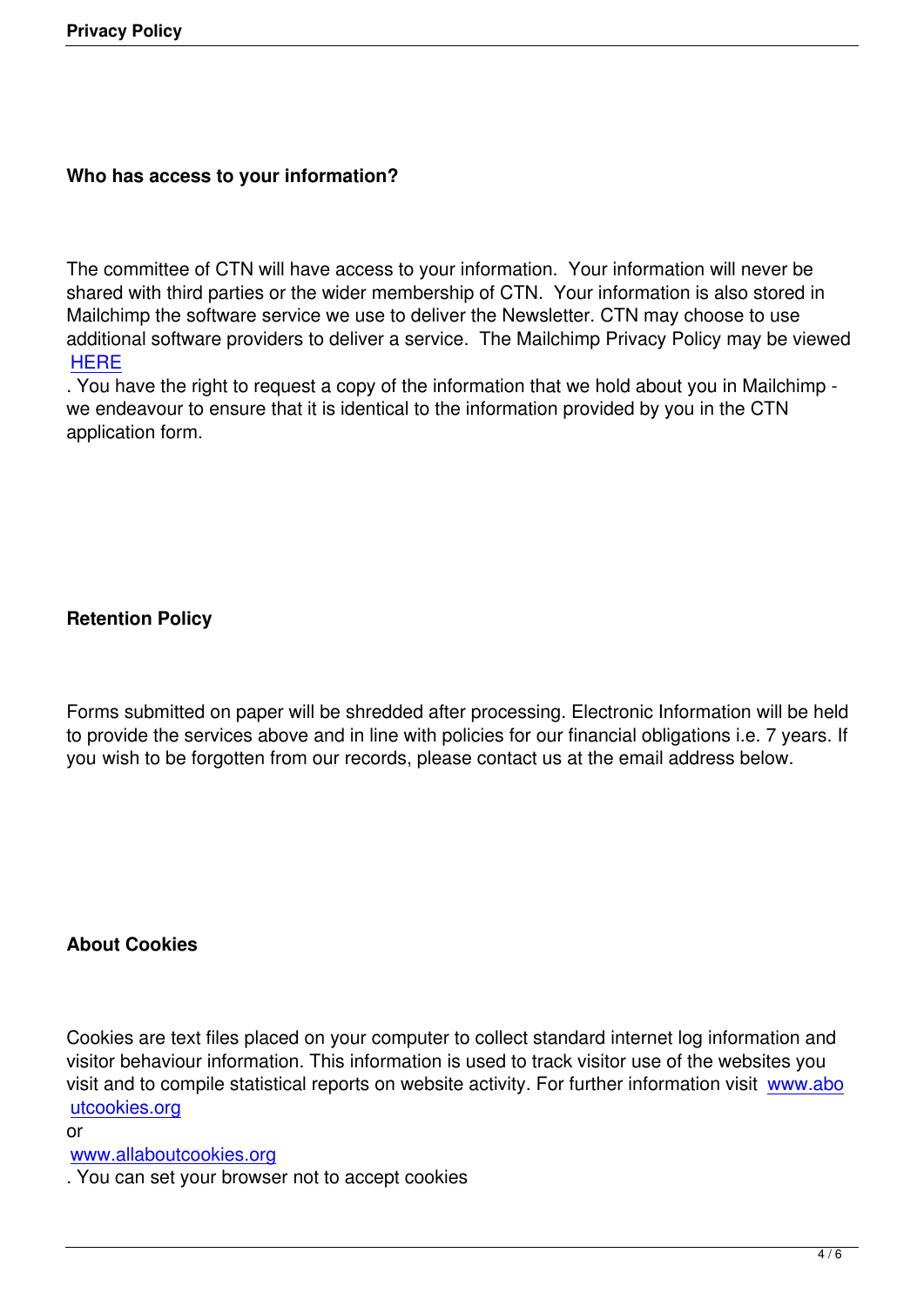and the above websites tell you how to remove cookies from your browser. However, some website features may not function as a result.

## **Other websites**

Our newsletter, website and or blogs may contain links to other websites. This privacy notice only

applies to Cork Textiles Network websites so when you link to other websites you should read their own privacy policies.

## **Changes to our privacy policy**

Our privacy notice will be reviewed and updated accordingly on a regular basis. This privacy notice was last updated on 12th May, 2018.

**How to contact us**